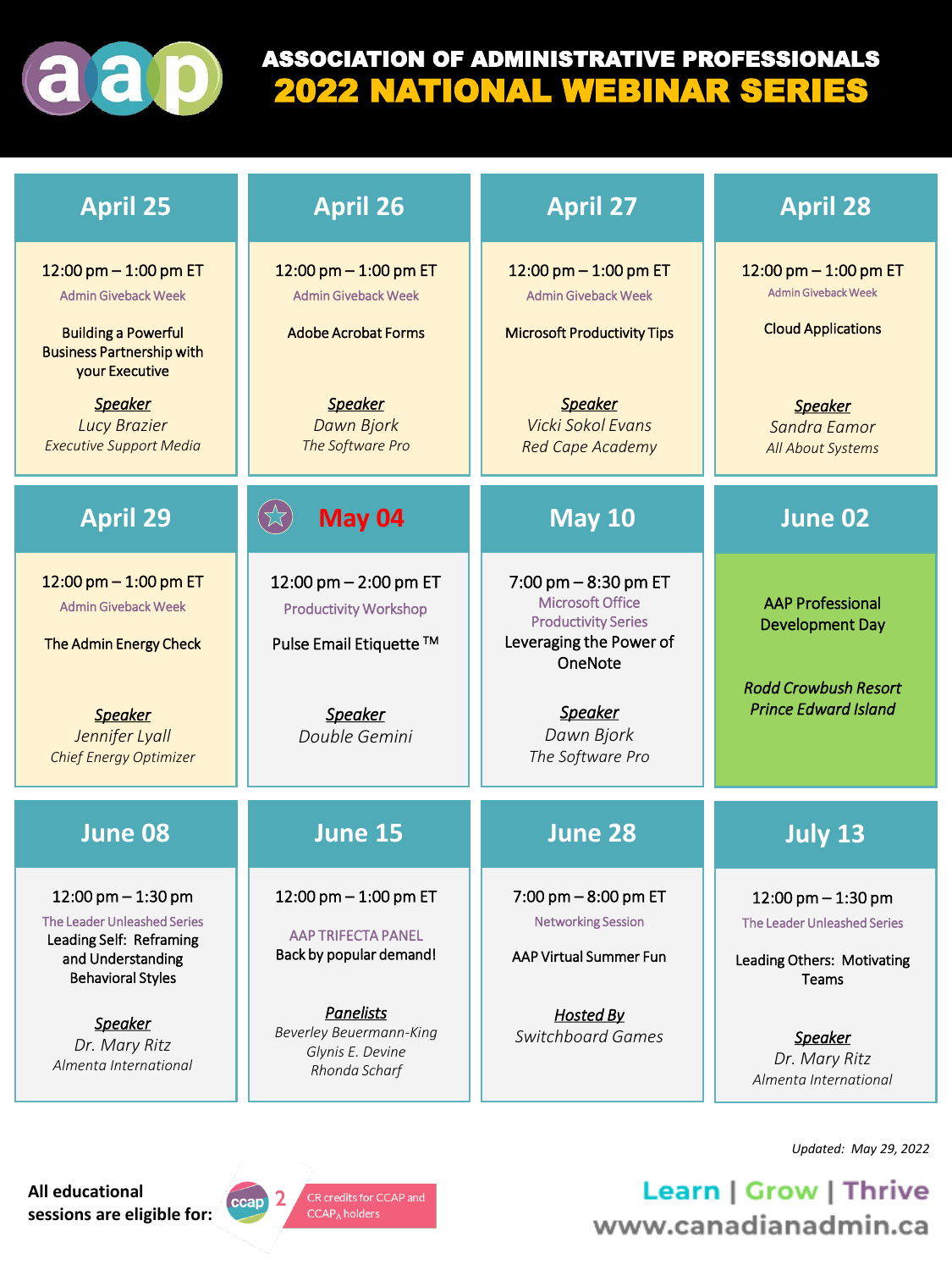

# ASSOCIATION OF ADMINISTRATIVE PROFESSIONALS 2022 NATIONAL WEBINAR SERIES

| <b>August 10</b>                                                               | <b>August 16</b>                                                       | <b>August 23</b>                                                      | <b>September 13</b>                                     |
|--------------------------------------------------------------------------------|------------------------------------------------------------------------|-----------------------------------------------------------------------|---------------------------------------------------------|
| $12:00$ pm $-1:30$ pm<br>The Leader Unleashed Series                           | 7:00 pm - 8:30 pm ET<br><b>Tech Tool Series</b>                        | 12:00 pm - 12:45 pm ET<br><b>Networking Session</b>                   | $7:00$ pm $-8:00$ pm ET<br><b>Tech Tool Series</b>      |
| Leading Others: The Art of<br>Influential Communication                        | <b>Advanced Adobe Acrobat</b><br><b>Tips &amp; Tricks</b>              | AAP & IAAP: Laugh, Link &<br>Learn                                    | What's New in Google<br>Workspace?                      |
| <b>Speaker</b><br>Dr. Mary Ritz<br>Almenta International                       | <b>Speaker</b><br>Dawn Bjork<br>The Software Pro                       | <b>Hosted By</b><br><b>Switchboard Games</b>                          | <b>Speaker</b><br>Sandra Eamor<br>All About Systems     |
| <b>September 20</b>                                                            | <b>September 27</b>                                                    | <b>October 04</b>                                                     | <b>October 17</b>                                       |
| 7:00 pm $-8:30$ pm ET<br><b>Microsoft Office Productivity</b><br><b>Series</b> | 12:00 pm $-$ 1:00 pm ET<br><b>Mindset Series</b>                       | $12:00 \text{ pm} - 1:00 \text{ pm}$ ET<br>Leadership & Communication | 12:00 pm $-$ 2:00 pm ET<br><b>Productivity Workshop</b> |
| Tools & Techniques with<br>PowerPoint                                          | The Energy of your Past<br>affects the Energy of your<br><b>Future</b> | So you think you're<br>strategicwhat does that<br>mean?               | <b>Stack Method Email</b><br>Workshop                   |
| <b>Speaker</b><br>Dawn Bjork<br>The Software Pro                               | <b>Speaker</b><br>Jennifer Lyall<br>Chief Energy Optimizer             | <b>Speaker</b><br>Lucy Brazier<br><b>Executive Support Media</b>      | <b>Speaker</b><br>Double Gemini                         |
| <b>October 18</b>                                                              | <b>October 20</b>                                                      | <b>October 25</b>                                                     | <b>November 01</b>                                      |
| $7:00$ pm $-8:30$ pm ET<br><b>Microsoft Office Productivity</b>                | 12:00 pm $-$ 2:00 pm ET<br><b>Productivity Workshop</b>                | $12:00$ pm $- 12:45$ pm<br><b>Networking Session</b>                  | $7:00$ pm $-8:00$ pm ET<br><b>Tech Tool Series</b>      |
| Series<br>Outlook in October                                                   | Stack Setup-Get Your<br>Inbox to ZERO                                  | AAP Halloween Link, Laugh<br>& Learn                                  | Zoho One - What is it and is<br>it worth it?            |
| <u>Speaker</u><br>Dawn Bjork<br>The Software Pro                               | <u>Speaker</u><br>Double Gemini                                        | <b>Hosted By</b><br><b>Switchboard Games</b>                          | <b>Speaker</b><br>Sandra Eamor<br>All About Systems     |

*Updated: May 29, 2022*

**All educational sessions are eligible for:**



CR credits for CCAP and CCAP<sub>A</sub> holders

Learn | Grow | Thrive www.canadianadmin.ca